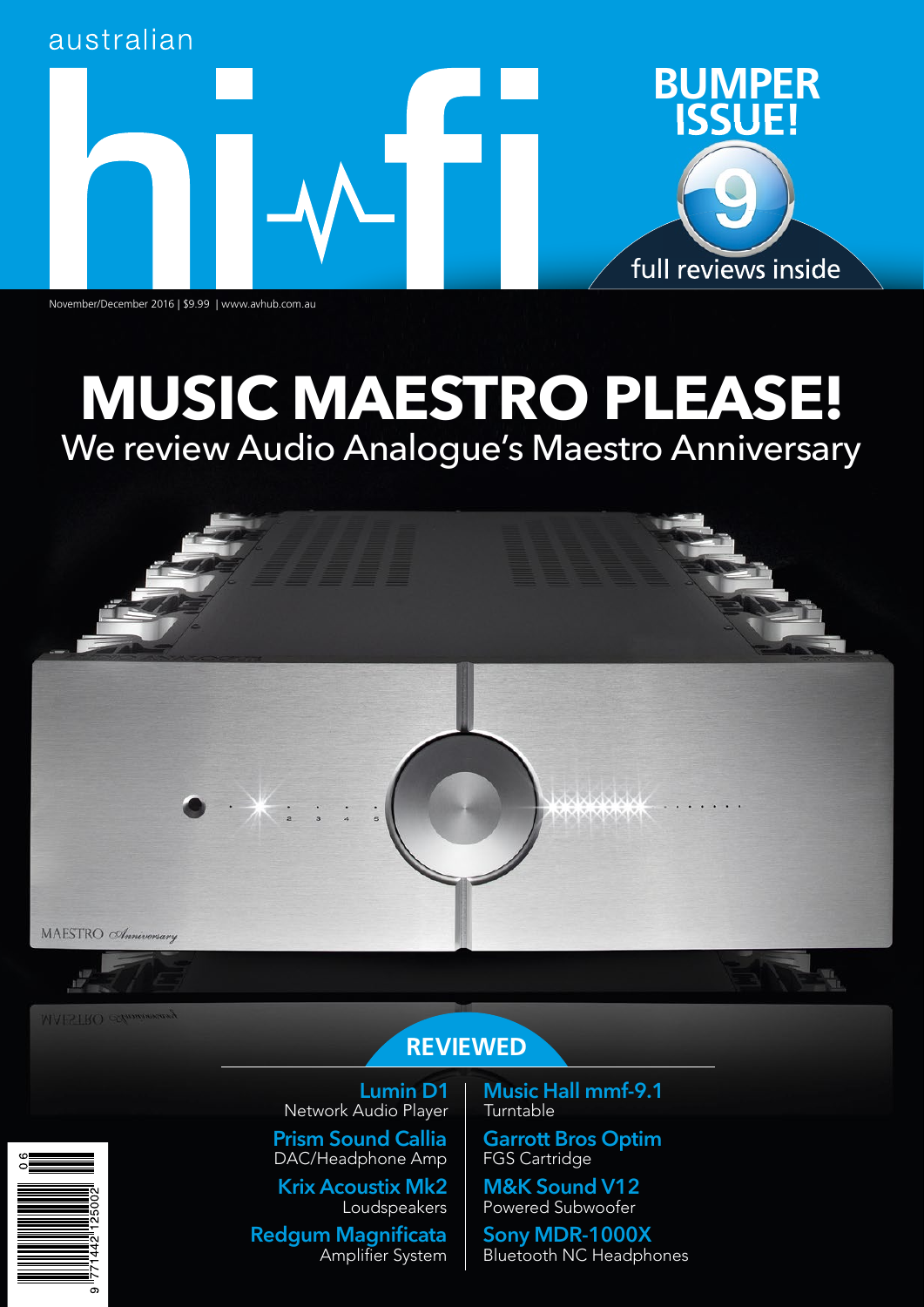### esoterico ON TEST



## **AUDIO ANALOGUE MAESTRO ANNIVERSARY INTEGRATED AMPLIFIER**

**ICON**<br>Interns glit<br>the ample t's an amplifier of lights, but not a light amplifier. A cryptic clue? No, just a prosaic introduction to this review of the Audio Analogue Maestro Anniversary, reflecting the fact that all its operating functions are indicated by lights and light patterns glittering on the front panel and that the amplifier is exceedingly heavy, weighing in at 31kg. As for the name, the 'Anniversary' celebrates both Audio Analogue's twentieth anniversary as a company and the 15th anniversary of the first Maestro amplifier.

#### **THE EQUIPMENT**

Its weight alone should indicate that the Maestro Anniversary is a 'classic' Class-AB design, using a linear power supply equipped with transformers and large storage capacitance… to be precise, two 600VA transformers and a total capacitance of 67,200μF, plus rectification managed by discrete ultra-fast diode bridges with 50-amp ratings.

Although it's a stereo amplifier, the two channels are totally electrically separate from each another. The only circuit they share is the volume control circuit, and this is optically isolated from both of them. In other words, a true 'dual mono' integrated amplifier.

Air Tech, which designs and manufactures Audio Analogue equipment entirely in Italy, near Pisa (the one of the famous leaning tower), says the Maestro Anniversary is '*based*  on the Puccini Anniversary amplifier's circuitry', except that internally it uses fully balanced circuitry from the input to the power stage, after which an unbalanced signal is used to drive the loudspeakers. According to Air Tech, the power stages use four pairs of transistors per channel in an inverted cascode arrangement that eschews global feedback and is held stable by d.c. servo circuitry.

The Maestro has five line-level inputs. Inputs numbered 1, 2 and 3 are unbalanced and accessed via gold-plated RCA sockets.

Inputs 5 and 6 are balanced and accessed via XLR inputs. Input selection is accomplished via the huge rotary controller/volume control on the front panel, or by using the supplied remote control. If using the front panel control, you push and hold for three seconds, after which it can be rotated to choose input. Push for too long (five seconds) though, and you'll turn the amplifier off, after which a short push will be required to turn it back on. If you rotate it to increase volume, the line of LEDs to the right will switch on, and form a line whose length is indicative of the volume level. The scaling of the length of the LED 'string' can be switched through four different options, one that will suit most speakers, another specially for high-efficiency speakers, yet another one that gives more control over volume at the midpoint of operation and one that switches volume linearly in dB. (There is a 'fifth' option, but it's direct mode, and operates at maximum output continually, so really not an option at all.)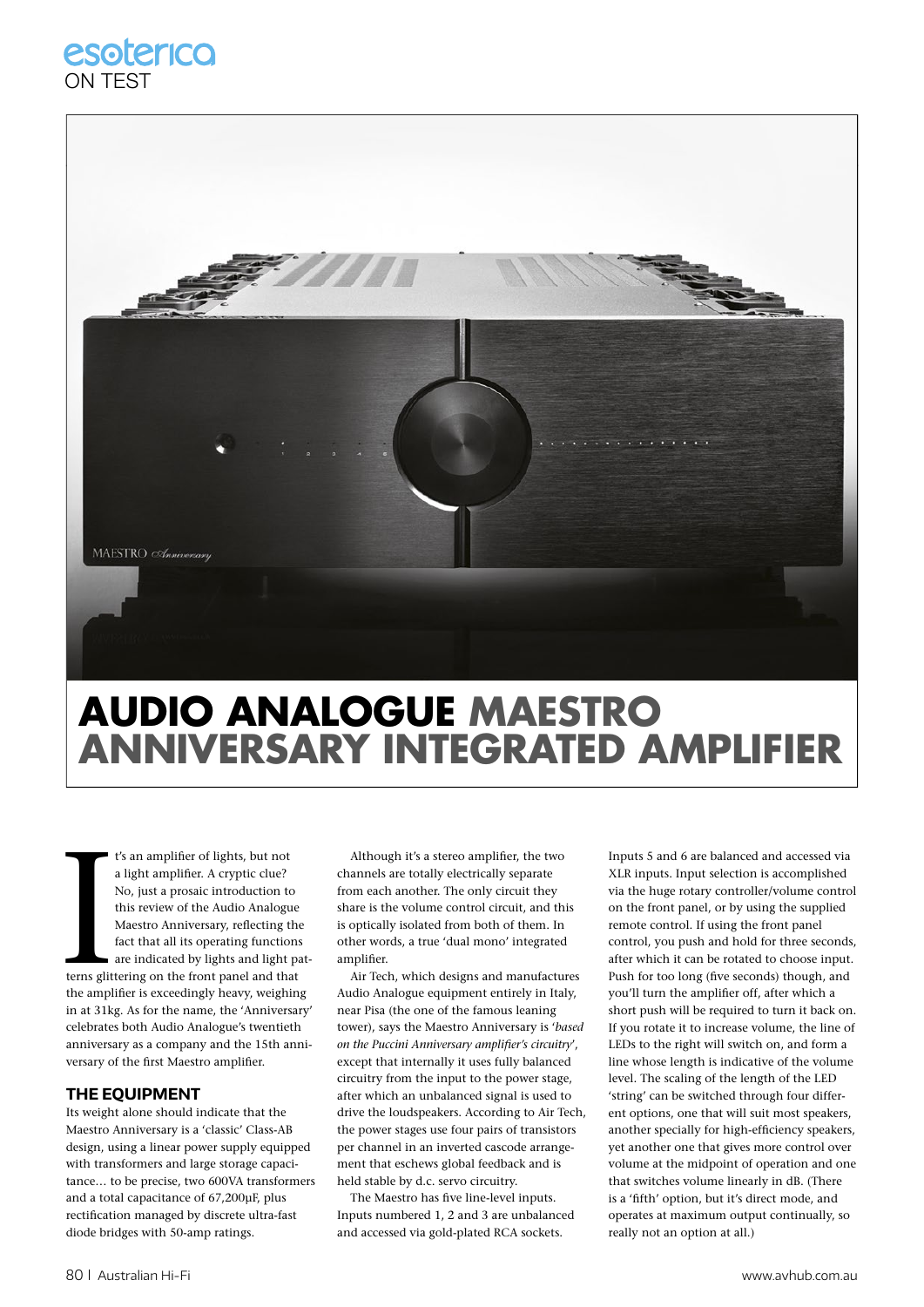

*The Maestro absolutely revelled in delivering the music so that it was always paced 'just right'* 

#### **In Use and LIstenIng sessIons**

Installation is straightforward, not least because the Maestro has excellent speaker terminals that make wiring very easy. (Don't take the colour-coded wing-nuts off though, because these are the only way of identifying the '+' and '–' terminals. Air Tech should look at engraving this important information into the rear panel.)

Using the front panel volume control is very tricky, because it has a super-smooth highly-polished surface that slopes away from your fingers, so there's nothing to help you turn it… and if you apply pressure to help turn it, you can potentially inadvertently turn the amplifier off, or switch the control to its 'input selection' mode. I found it so tricky to use that I ended up using the remote control exclusively… but you may have a more delicate touch than me, or 'stickier' fingers.

However, using the remote was also occasionally frustrating. The 'mute' button does exactly what it says, muting the volume (by 75dB, so not a complete mute, but close enough) but while the amplifier is muted, you can't switch inputs, adjust volume or go into set-up mode. You can go into standby mode while the amplifier is muted, but coming out of standby restores 'normal' operation (i.e., it disables the muting). Another frustration is that there's no front-panel indication that muting is enabled. Surely one of those 21 LEDs could have been assigned this task? (The volume LEDS do extinguish when the amplifier is muted, but this doesn't help if the volume is set to zero when you mute, because there'd be no LEDs showing in the first place). A final minor frustration I had is that when using the remote, it took around one second to switch from one input to another, because you have to wait for relays to settle before the microprocessor accepts a second

The Maestro Anniversary is a 'classic' Class-AB design, using a linear power supply equipped with transformers and large storage capacitance… to be precise, two 600VA transformers and a total capacitance of 67,200μF, plus rectification managed by discrete ultra-fast diode bridges with 50-amp ratings.



Power Output Test Result Graph: Single channel driven into 8-ohm, 4-ohm and 2-ohm non-inductive loads at 20Hz, 1kHz and 20kHz. [Audio Analogue Maestro Anniversary Integrated Amplifier]

The same LEDs also show other functions, including balance and LED brightness setting (three levels available). But the most interesting LED function is that if the amplifier goes into self-protect mode, the particular LED that illuminates will show the specific reason the protection circuit operated. If the first and/or second LEDs glow, for example, the problem was over-temperature. The third and fourth LEDs glowing mean the problem was direct current at the output, the fifth LED indicates an issue with the positive power supply on the right channel, the sixth suggests an issue with the negative power supply… and so on.

The five LEDs to the left of the volume control show the selected input, while the sixth LED, at the extreme left, shows power status (standby/on) by glowing red (standby) or extinguishing (operational).

The remote is very, very classy, being carved from a block of solid aluminium and nice and chunky, yet small enough (45×140×23mm) to nestle in the palm of your hand. It takes two AAAs, and Air Tech fits good-quality alkalines as standard. The remote has buttons for input switching and volume control, plus a 'Mute' button, a 'Standby' button and a 'Set-up' button. This last is used to set the volume scaling, LED brightness, and channel balance.

Our photograph does not really give a sense of the size and scale of the Maestro Anniversary. It's huge! To hang some numbers on that, it measures 168×450×550mm (HWD) and weighs 31kg. This not-inconsiderable weight, combined with the very sharp heatsink fins running down either side of the amplifier mean it's very much a 'two-person' job to lift and position, whether on a floor or on a rack, not least because Air Tech provides no handles of any kind.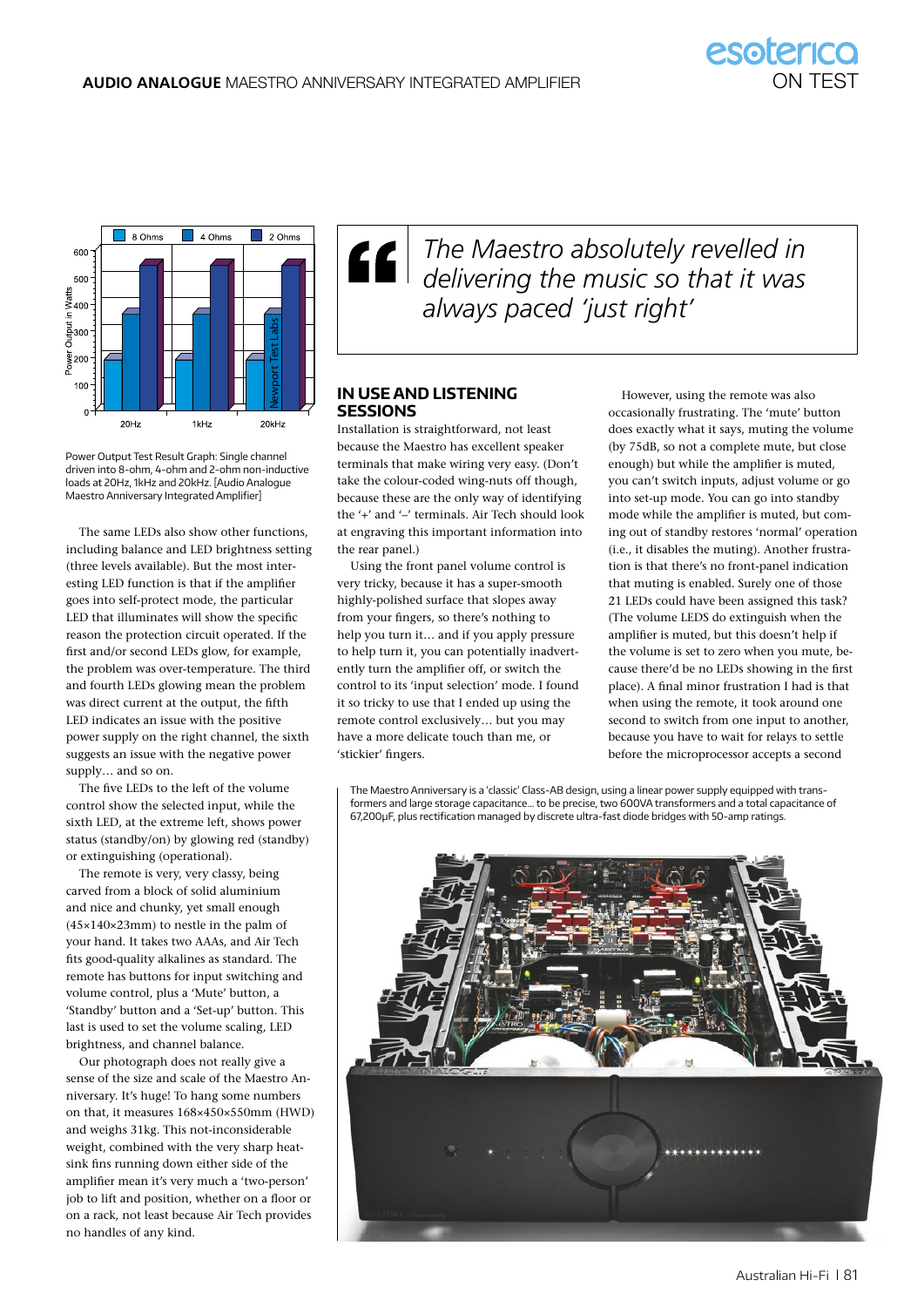

#### ON TEST **AUDIO ANALOGUE** MAESTRO ANNIVERSARY INTEGRATED AMPLIFIER



*The Maestro is a magnifi cent amplifier in every sense of the word.* 



push of the Input '+' or Input '-' buttons. But I accept this tiny delay frustration is more of a 'reviewer' issue than an 'owner' issue, because only reviewers want to switch rapidly from input to input.

I kicked off my sessions with the Maestro by continuing my listening affair with Amarillo's debut album 'Eyes Still Fixed', all of whose nine tracks deliver gorgeous soundscapes, some of which are decidedly Ry Cooder-ish (some reviewers describe the band's style as 'Americana'). Underpinning everything are Nick O'Mara's guitar-playing (I just love the sound of his lap steel) and the voice of Jac Tonks, but not forgetting Alex Rogowski (percussion) and Trent McKenzie (bass). Tonks' wordless vocals on the title track are perfectly pitched and the way the layers build, both of her voice and the accompanying instruments, is mesmerising… and all delivered perfectly transparently by the Audio Analogue Maestro Anniversary.

Jumping into to an even-more complex soundscape, the Maestro absolutely excelled itself re-creating the music of the late Murray McNabb, whose life has been recently celebrated on a double LP (plus digital download)

titled 'The Way In is The Way Out'. New Zealander McNabb was across all genres and you get a great cross-section of his work on this album: solo, with his trio and in other settings. The Maestro absolutely revelled in delivering the music so that it was always paced 'just right' and tonally immaculate. Turning the volume up just increased the feeling of emotional involvement with the music to live performance levels and the Maestro was never found wanting, no matter how dynamic the music became… and there's a lot of enthusiastic percussion here, from Frank Gibson Jnr and others… including Adam Nussbaum, no less!

#### **CONCLUSION**

Italians are famous for their idiosyncratic designs, and they certainly make Italian products unique. And yes, some of the design choices on the Audio Analogue Maestro Anniversary are definitely idiosyncratic-not least that 'hard-to-turn' volume control, but they're all idiosyncrasies you could learn to love, because the Maestro is a magnificent amplifier in every sense of the word.  $\sqrt{\ }$ *Jutta Dziwnik*

#### **AUDIO ANALOGUE MAESTRO ANNIVERSARY INTEGRATED AMPLIFIER**

**Brand:** Audio Analogue **Model:** Maestro **Category: Integrated Amplifier RRP:** \$12,300 **Warranty:** Two Years **Distributor:** Absolute HiEnd **Address:** PO Box 370 Ormond VIC 3204 **T:** (04) 8877 7999 **E:** info@absolutehiend.com **W:** www.absolutehiend.com



Gorgeous sound Splendid appearance Superb build quality



Volume control Speaker terminal ID Muting indication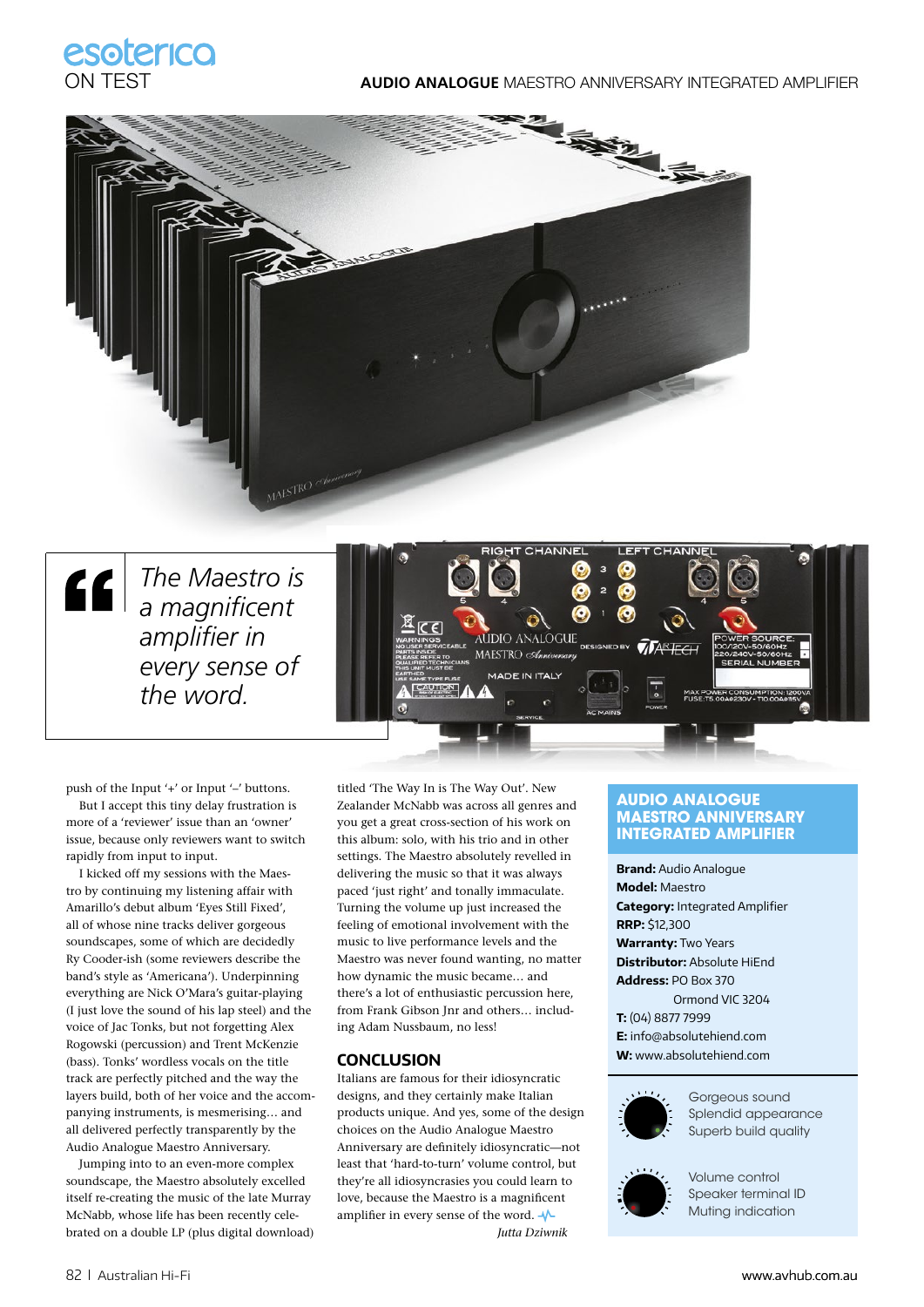

## **LABORATORY** TEST REPORT

The Audio Analogue Maestro Anniversary revealed its 'dual mono' topology during the power output testing, where *Newport Test Labs* found that both channels delivered exactly the same output power, irrespective of whether one or both channels were driven. So for the sake of brevity, I'll mention only the 'both channels driven' power output results, which you can also see in the accompanying power output table and also view in bar graph format.

At 1kHz, with both channels driven, the Audio Analogue Maestro Anniversary delivered 190-watts per channel into 8Ω, 361-watts into 4Ω and 544-watts into 2Ω. All are good results and all are above specification. But if you look at the results at 20Hz and 20kHz, you'll find that the Maestro was also able to deliver exactly the same very high output levels at the frequency extremes. This is very rare—particularly at 20Hz—and so is a truly outstanding result for this amplifier.

Distortion at 1kHz at an output of one watt is shown in Graph 1 (for an 8Ω load) and in Graph 2 (for a 4Ω load). The distortion is obviously lower into the  $8\Omega$  load, with just a second harmonic at –94dB (0.0019%), a third harmonic at –87dB (0.0044%), a fifth at  $-95$ dB (0.0017%) and a seventh at  $-102$ dB (0.0007%). The noise floor is for the most part down at around –110dB, though the signals at the extreme left show some low-frequency noise components related to the amplifier's power supply. Interestingly the noise floor drops to -120dB when the amplifier is driving the 4 $\Omega$  load, but many more harmonic distortion components are evident, the most significant of which is the third harmonic at –60dB (0.1%). The other low-order components are all hovering around –90dB (0.0031%) while the sixth and higher-order harmonics are all below –100dB (0.001%).

At rated output power the distortion spectrum is roughly the same for both  $8\Omega$ and 4Ω loads, so I'll look only at the  $8Ω$ graph, which shows a second harmonic at –74dB (0.0199%), a third at –56dB (0.1584%) and a fourth at –81dB (0.0089%). The next 14 harmonic distortion components almost









#### **Audio Analogue Maestro Anniversary – Test Results – Power Output**

| Channel        | Load $(\Omega)$ | 20Hz<br>(watts) | 20Hz<br>(dBW) | 1kHz<br>(watts) | 1kHz<br>(dBW) | 20kHz<br>(watts) | 20kHz<br>(dBW) |
|----------------|-----------------|-----------------|---------------|-----------------|---------------|------------------|----------------|
| $\overline{ }$ | $8\Omega$       | 190             | 22.8          | 190             | 22.8          | 190              | 22.8           |
| 2              | $8\Omega$       | 190             | 22.8          | 190             | 22.8          | 190              | 22.8           |
| $\overline{1}$ | $4\Omega$       | 361             | 25.6          | 361             | 25.6          | 361              | 25.6           |
| 2              | $4\Omega$       | 361             | 25.6          | 361             | 25.6          | 361              | 25.6           |
| $\overline{1}$ | $2\Omega$       | 544             | 27.4          | 544             | 27.4          | 544              | 27.4           |
| 2              | $2\Omega$       | 544             | 27.4          | 544             | 27.4          | 544              | 27.4           |

**Note:** Figures in the dBW column represent output level in decibels referred to one watt output.

#### **Audio Analogue Maestro Anniversary – Laboratory Test Results**

| Test                                | <b>Measured Result</b> | Units/Comment                     |  |
|-------------------------------------|------------------------|-----------------------------------|--|
| Frequency Response @ 1 watt o/p     | $5Hz - 51kHz$          | $-1dB$                            |  |
| Frequency Response @ 1 watt o/p     | $25Hz - 90kHz$         | $-3dB$                            |  |
| Channel Separation (dB)             | 105dB / 80dB / 71dB    | (20Hz / 1kHz / 20kHz)             |  |
| Channel Balance (Direct/Tone)       | 0.07                   | dB @ 1kHz                         |  |
| Interchannel Phase (Direct)         | 0.02 / 0.01 / 0.11     | degrees (20Hz / 1kHz / 20kHz)     |  |
| THD+N                               | 0.01% / 0.01%          | @ 1-watt / @ rated output         |  |
| Signal-to-Noise (unwghted/wghted)   | 74dB / 80dB            | dB referred to 1-watt output      |  |
| Signal-to-Noise (unwghted/wghted)   | 92dB / 100dB           | dB referred to rated output       |  |
| <b>Input Sensitivity</b>            | 52mV / 635mV           | (1-watt / rated output)           |  |
| Output Impedance                    | $0.16\Omega$           | at 1kHz                           |  |
| Damping Factor                      | 50                     | @1kHz                             |  |
| Power Consumption                   | 0.96/117               | watts (Standby / On)              |  |
| <b>Power Consumption</b>            | 132/690                | watts at 1-watt / at rated output |  |
| Mains Voltage Variation during Test | $239 - 251$            | Minimum - Maximum                 |  |